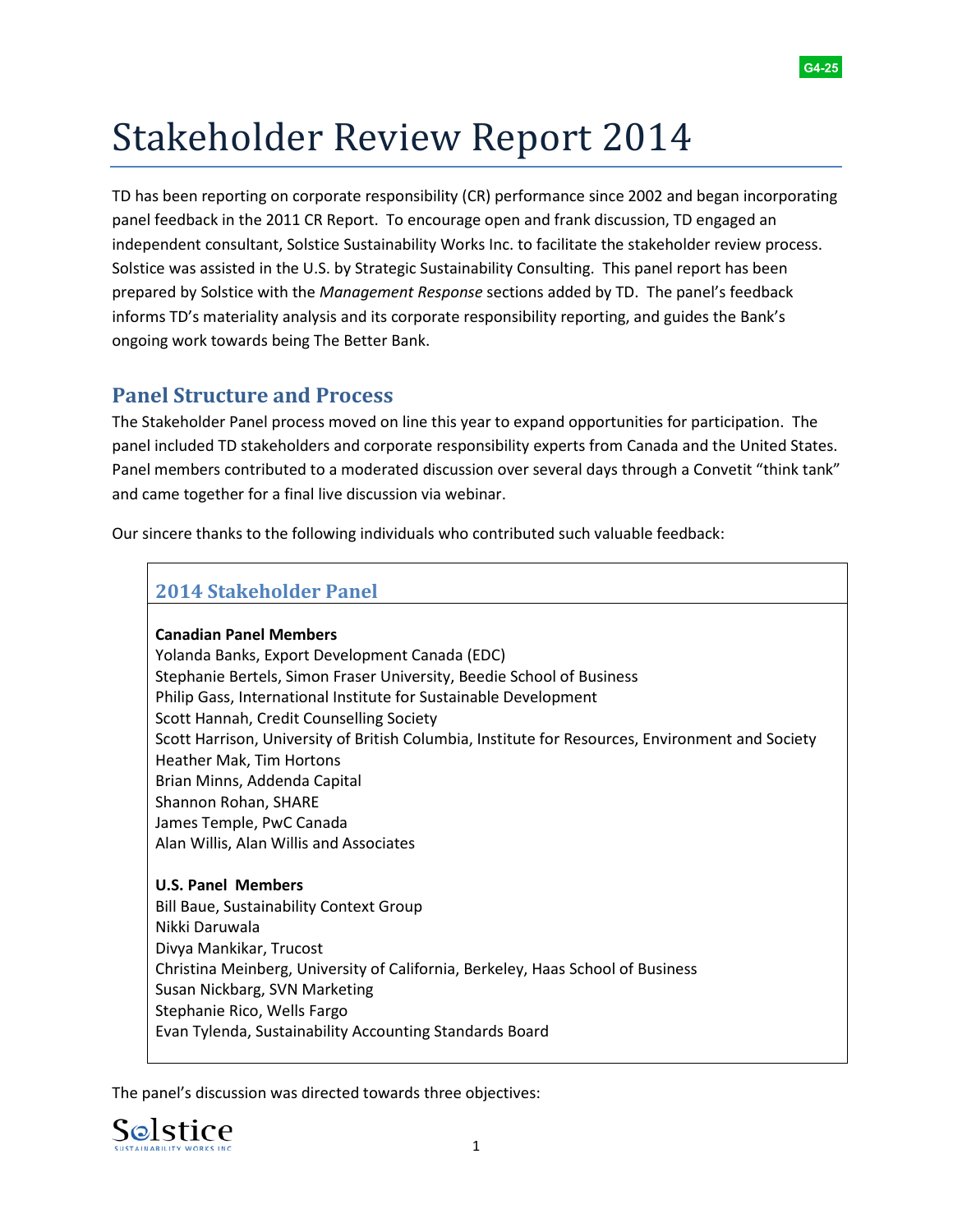- Provide feedback on TD's performance on the issues it has identified as material;
- Provide feedback on TD's reporting; and
- Provide input to the current year's prioritization of material sustainability issues.

The panel provided a wealth of ideas across the range of material issues. The purpose of this report is to provide accountability to the panel for the issues raised and a summary of the discussion for the wider stakeholder audience.

 Once the discussion period closed, the facilitator circulated a draft panel report to the participants. Panel members reviewed it and agreed to have their name included. In recognition of the panel members' contribution, TD directed a donation in their name to a charitable organization.

# **Commentary from the panel**

 with TD's assessment of priority but made some adjustments. As this information has already been Some of the panel's feedback related to how TD can demonstrate leadership in CR performance (Part 1) while other comments were suggestions for how TD can improve CR disclosures (Part 2). The panel used the on line tool to show their relative ranking of material issues. The panel was generally in agreement received and incorporated into TD's materiality process, we do not discuss it further here.

# **Part 1: Comments on TD's CR Performance**

#### *1. Develop a long term vision and the roadmap to get there*

 term goals anchored in a vision of what kind of bank TD thinks it would like to become." In formulating in identifying its largest impacts and opportunities for leadership. The panel would like to see TD's vision for corporate responsibility and its long term plan, including multi-year goals, to get there. Summing up this common theme, one panel member asked for "longer this vision, the panel asked TD to consider that our planet is finite and that this may impose limits on TD's activities. The panel also recommended that the long term plan be guided by an understanding of global risks and megatrends such as those set out each year by the World Economic Forum. The panel further advised TD to consider all its activities, from retail banking to asset management to purchasing,

*"How does the Bank's broader business strategy fit into the environmental challenges and limitations we are facing?"*

#### *2. Continue to play a leadership role by building on TD strengths*

 laurels but to continue raising the bar for the banking sector. They acknowledged that one institution The panel commended TD for its performance in several areas. They encouraged TD not to rest on its cannot reasonably be expected to be equally active on every front and recommended that TD play to its strengths. Some of the strengths that the panel highlighted, together with the opportunities for further development are:

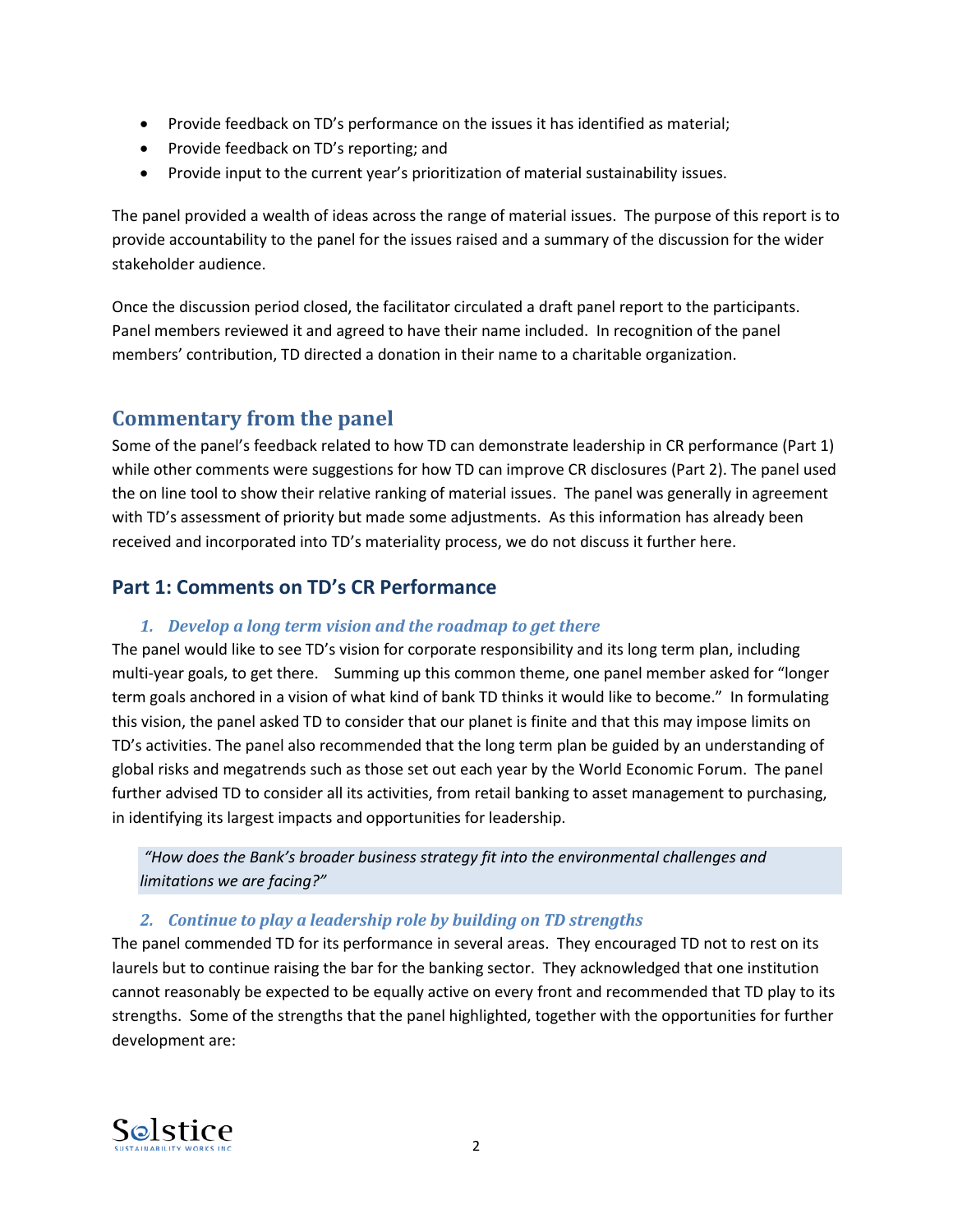America towards a green economy through its business model and relationships with customers. **Eco-efficiency** – TD has demonstrated strength in reducing its operational footprint. The panel recommends that TD redirect some effort from its own performance to how TD can shift North This is closely related to the point above as it will require a clear vision and understanding of TD's

*"This could be a flagship issue and more depth could be added on what TD sees as integral for a Green Economy in North America, how we get there, and what the role of TD is in this regard."*

theory of change to create a roadmap towards a green economy.

 governance (ESG) factors into decision making. The panel recommends TD place more emphasis on **Responsible financing** – TD has developed systems to incorporate environment, social and educating client investors to incorporate socially responsible investing (SRI)/ESG factors in their investing decisions.

*"Just as ESG factors are weaved into your investment decisions, ESG education can become part of the everyday conversations you have with your wealth management customers."*

 **Financial education** – The panel commended TD for investing heavily in financial literacy programs. They recommended that TD collaborate with others in banking and not-for-profits to avoid duplication of effort and scale up financial education. They also suggested that while financial education can support customer understanding of existing banking products and services, there is still a gap in the industry in terms of delivering financial products suitable to lower income customers, that literacy alone cannot solve.

*"It would be great to see financial literacy initiatives coupled with greater efforts to address the "supply" side of financial exclusion, specifically related to product and service innovations."*

 but also challenged TD to go deeper, especially in the face of future labour shortages. For example, **Diversity and inclusion** – The panel highlighted diversity and inclusion as an area of strength for TD overall workforce diversity compares favourably to labour market availability, though it may be lagging at senior management levels. A deeper look at diversity might include asking whether labour market availability truly reflects the communities TD serves. It could also include a review of TD's performance review systems.

*"How is TD contributing to ensure early development of future employees?...TD adequately discusses its recruitment efforts; however, if no effort is made to ensure work-ready employees then the recruitment efforts will fail."*

 has launched a micro lending program in the U.S. The panel encouraged TD to continue looking for **Access to banking** – TD is offering some low cost banking solutions for lower income customers and new opportunities to improve access to banking. For example, TD could lower effective banking costs by reducing hold times on deposits and provide short term loans at reasonable rates as an alternative to high cost pay-day loans.

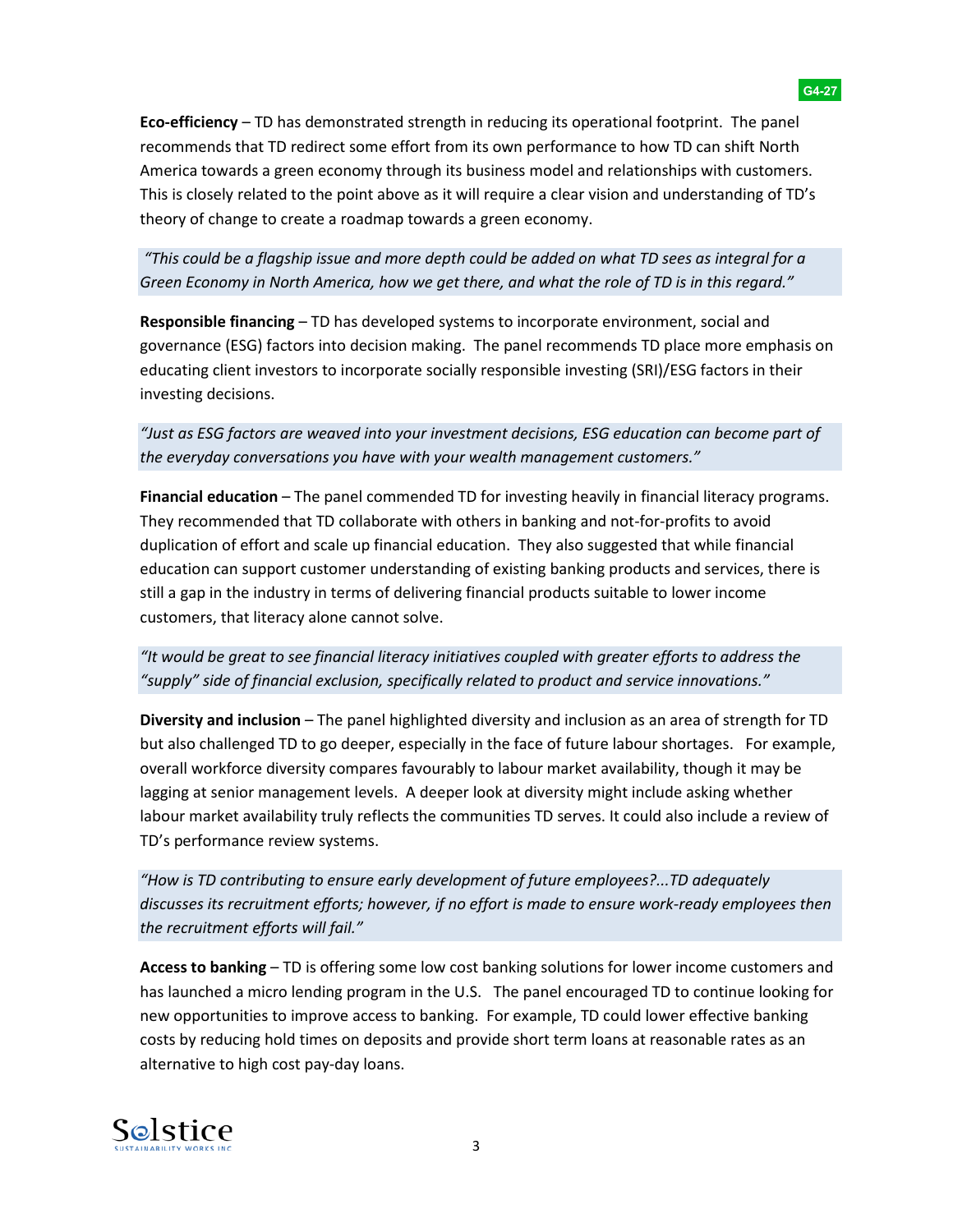*"While it's great that TD Bank has stepped up in offering low-cost banking solutions for lowerincome individuals and families, you also have to consider the implications and the costs your lowerincome customers incur as a result of these holds."*

**G4-27** 

#### *3. Use TD's influence with customers, suppliers and other decision makers*

In another key theme, the panel noted that as a major bank, especially in Canada but with a growing presence in the U.S. as well, TD is in a position of influence. By exerting itself throughout its value chain, TD is in a position to realize greater business and sustainability improvements. Some examples include:

**Tackling climate change with customers –** The panel noted that banking itself is not highly energy intensive. The panel was more concerned about TD's indirect financing of carbon emissions through its commercial lending and its support for renewable energy and environmental improvements by its customers.

*"Perhaps larger GHG reduction opportunities exist outside the organization through lending practices geared towards energy intensive customers."*

**Educating customers and the public about environmental issues** - The panel commented favourably on the work TD has already done to engage customers and employees and encouraged TD to continue in this role.

*"Given the company reaches so many people in North America, the company could play a very important educational role with its customers on these topics, helping raise awareness and build capacity on these issues in a broader public context."* 

 encouraged TD to use it to promote green procurement. **Supporting "green" suppliers** – The panel noted that TD has a Responsible Procurement Policy and

*"Without those to buy green products, there is no market and no green economy transition."*

**Advocating as an investor –** TD Asset Management (TDAM) invests in other companies on behalf of TD's retail and institutional investors. As an investor, TDAM can strive for greater uptake of ESG principles in the companies it owns shares in. The panel noted that TDAM is a signatory to the Principles for Responsible Investment and asked "could TDAM do more?"

*"TDAM is often among the top ten shareholders for Canadian public companies and hence holds some power and legitimacy when seeking to hold dialogues with companies on sustainability issues."*

#### *4. Provide thought leadership on new economic models for sustainability*

TD already practices thought leadership, for example through the pronouncements of its economics unit. As the world grapples with complex sustainability challenges, the panel sees a need for respected institutions such as TD to direct some thought leadership towards developing more sustainable economic models. The panel recommended several ways in which TD thought leadership could support the emergence of a green economy:

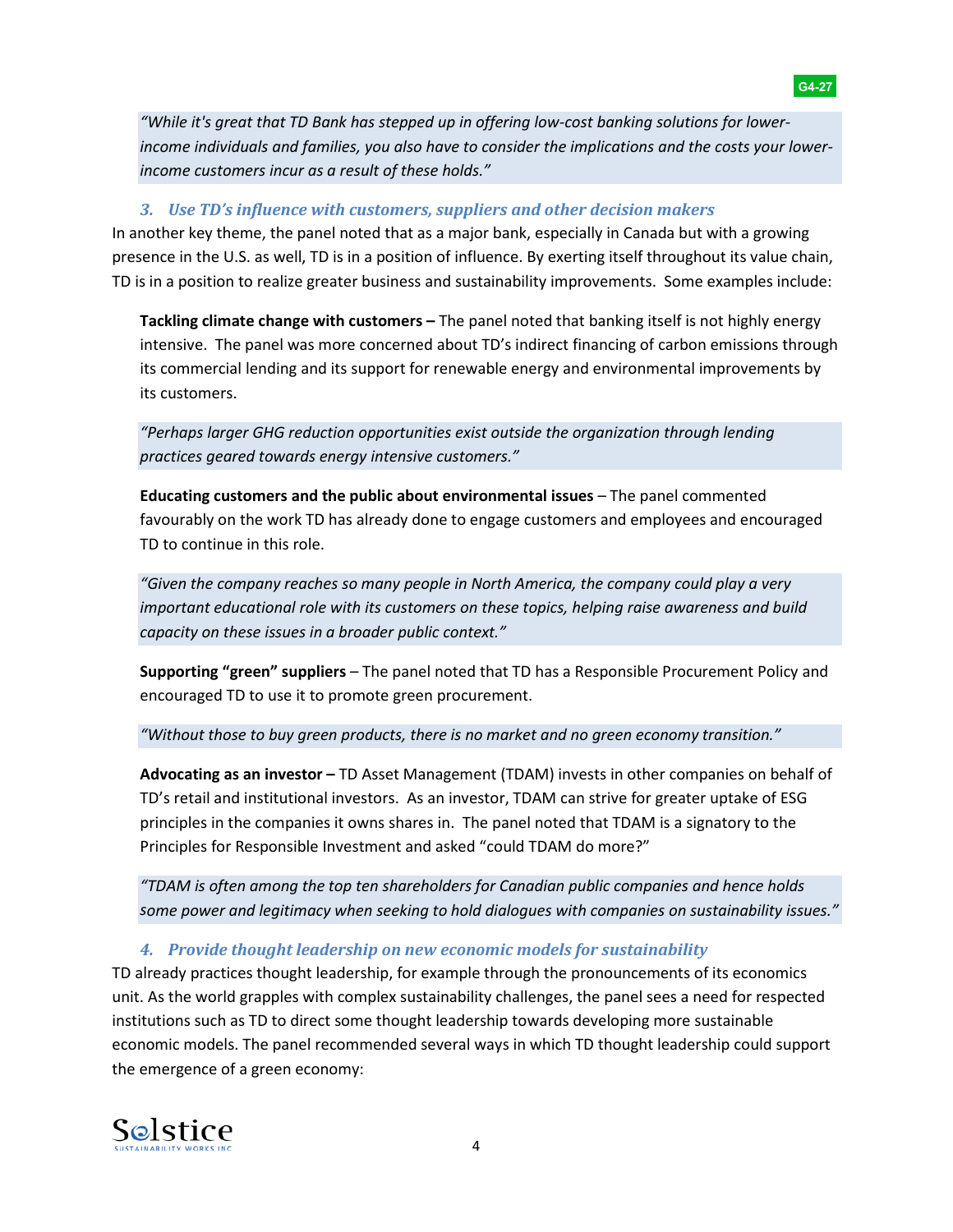impossible on our finite planet. However, much of the discussion around corporate responsibility energy use even while its occupied space grew in 2013. How could this be extended to other environmental impacts? The panel would welcome TD's research on this challenging topic. **Deal with the sustainability implications of economic growth** – Growth is a difficult subject for green economy thinkers. It is becoming more accepted that unlimited material growth is physically rests on an assumption that economic growth can continue without growth in material throughput and wastes/emissions. TD has made a good start by achieving a reduction in GHG emissions from

*"Approaches that are truly intended to be sustainable should reflect the fact that the Earth is finite,*  and the limits to growth and the amount of life that the Earth can support are defined by ecological *processes."*

**Draw a tighter connection between natural capital and the business of the bank** – The panel noted that some banks struggle to quantify how performance on environmental issues connects to the business of banking. Valuing natural capital is part of TD's stated approach. By articulating the links between natural capital and risk management (for example increasing vulnerability to a changing climate), TD could contribute to thought leadership. Natural capital accounting could provide rigour to this analysis.

*"In referencing Natural Capital, it appears that TD is developing its ability to link its business to increasing financial and environmental value. As this activity develops, it would be great to see the link between the activities in this section and protecting bank income/exposure from liabilities in the core activities of the bank whether retail banking, corporate lending or asset management."*

# **Part 2: Comments on TD's CR Reporting**

 that TD's report is covering the most material issues and applauded TD for many aspects of its reporting. These comments relate to TD's 2013 Corporate Responsibility (CR) Report. The panel acknowledged In this section we present some recurring themes from the panel discussion with examples and then some more specific comments.

#### *5. Provide context for performance*

The panel noted that TD has inserted "Context" points in the report, but found that the type of context offered was not always what the panel needed to fully understand TD's performance. Context is a common stakeholder request in CR reporting currently. It usually refers to a combination of benchmarks and analysis that shed light on performance. To be most useful, context should situate TD's performance in its local and global environment, in relation to demographics, ecological limits, regulatory requirements, economic data and banking norms. As examples, the panel suggested the following as some areas of performance that would benefit from contextual analysis:

**Climate change** – The Intergovernmental Panel on Climate Change has determined that a global average temperature increase of 2 degrees Celsius is a critical threshold beyond which the impacts

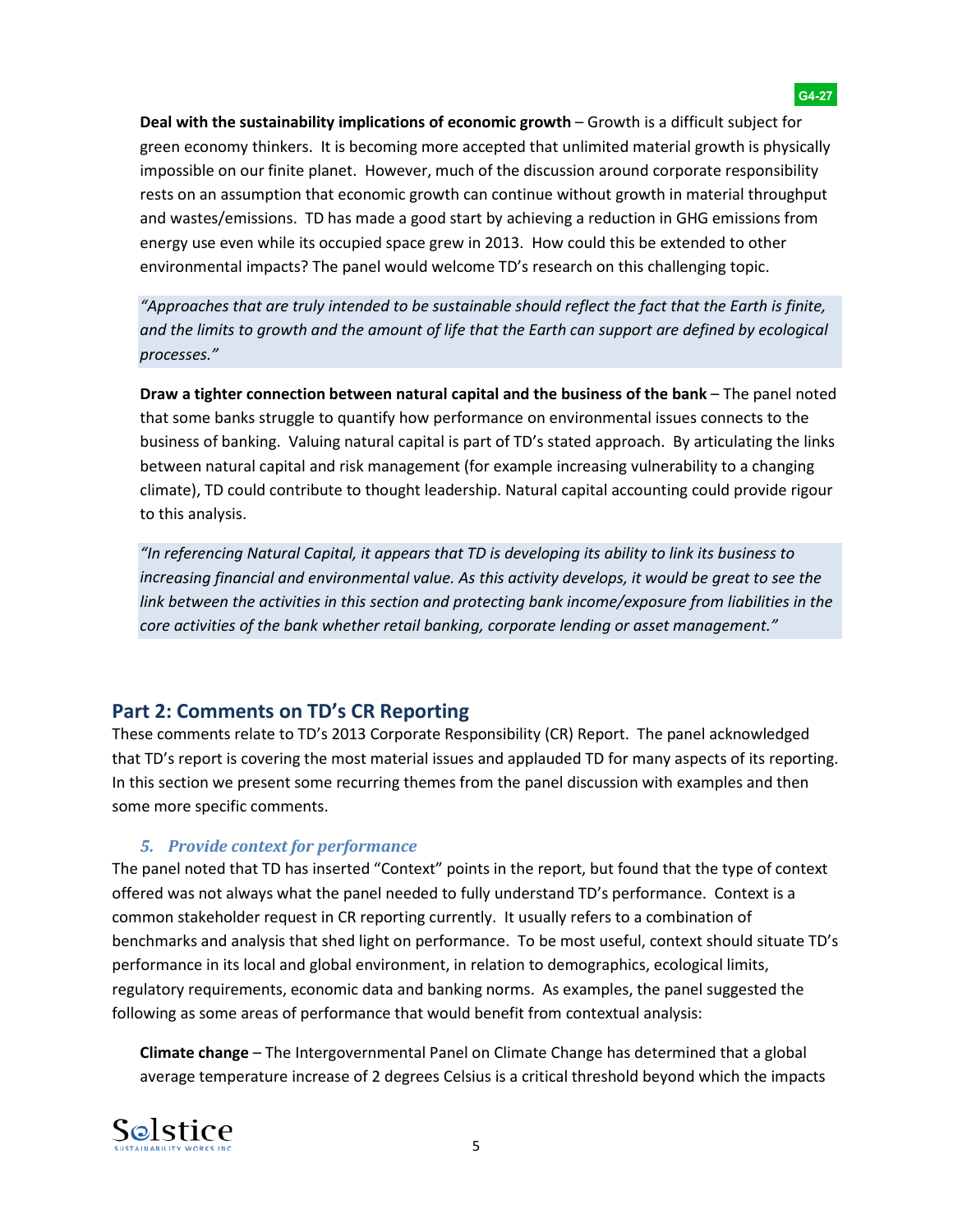of a changing climate could become significantly worse. The Panel suggested comparing TD's Greenhouse Gas (GHG) emissions and the emissions it indirectly finances to its share of the global emissions associated with the 2 degrees threshold.

*"…it would be great to see…more context in terms of the bank's financing of the low-carbon economy. For example, what is the proportion of financing to renewable energy/energy efficiency projects in terms of overall energy sector financing?"*

 the sector, but without benchmarks and analysis it's impossible to know. Further context would **Turnover** – The panel noted that U.S. employee turnover was much higher than Canadian and would like to understand the factors in the U.S. that give rise to it. TD's turnover may not be unusual for come from explaining the cost implications of turnover to TD.

## *"Providing context around why turnover rates vary from Canada to the U.S. would be helpful. Is it an operational reason? Societal reason?"*

**Diversity** – The panel appreciated that TD provided some context for staff diversity in the form of labour market availability benchmarks, but as differing interpretations can be drawn (for example the result that females filled about 36% of TD senior management positions could represent a strength or room for improvement) the panel suggests that TD provide not just benchmarks, but also its own analysis of the comparison.

*"While I appreciate TD's transparency in enabling stakeholders to discern the sustainability context for themselves, I would expect this to be a topic of discussion in the report…"*

## *6. Develop the ability to report on impacts of TD's activities*

Corporate responsibility and sustainability reporting generally concentrates on measures of input (dollars spent) and output (wastes produced) because these are measureable, directly attributable to the organization's activities and because the most commonly used reporting frameworks emphasize these types of indicators. Our panel would like to see TD go beyond these indicators to assess the wider impact of its actions.

 number of people trained and other output measures. It is also important to know what the impact of In the area of learning and development, for example, the panel noted "outstanding results" in the these programs has been. "Has there been a measurable impact on strengthening key capabilities that are needed to enhance the effectiveness of the bank in the context of ESG over the coming years?"

Ideally, these impact measures would be linked back to TD's vision and long term goals.

*A key area of opportunity here is to re-focus the language within the report to emphasize the overarching impacts versus simply reporting back on outputs.*

# *7. Structure CR report to reflect the materiality of issues*

 The panel commented favourably on TD's extensive coverage of several topics. For example, the Workplace and Governance sections were described as "almost encyclopedic" in scope. Comprehensive



#### **G4-27**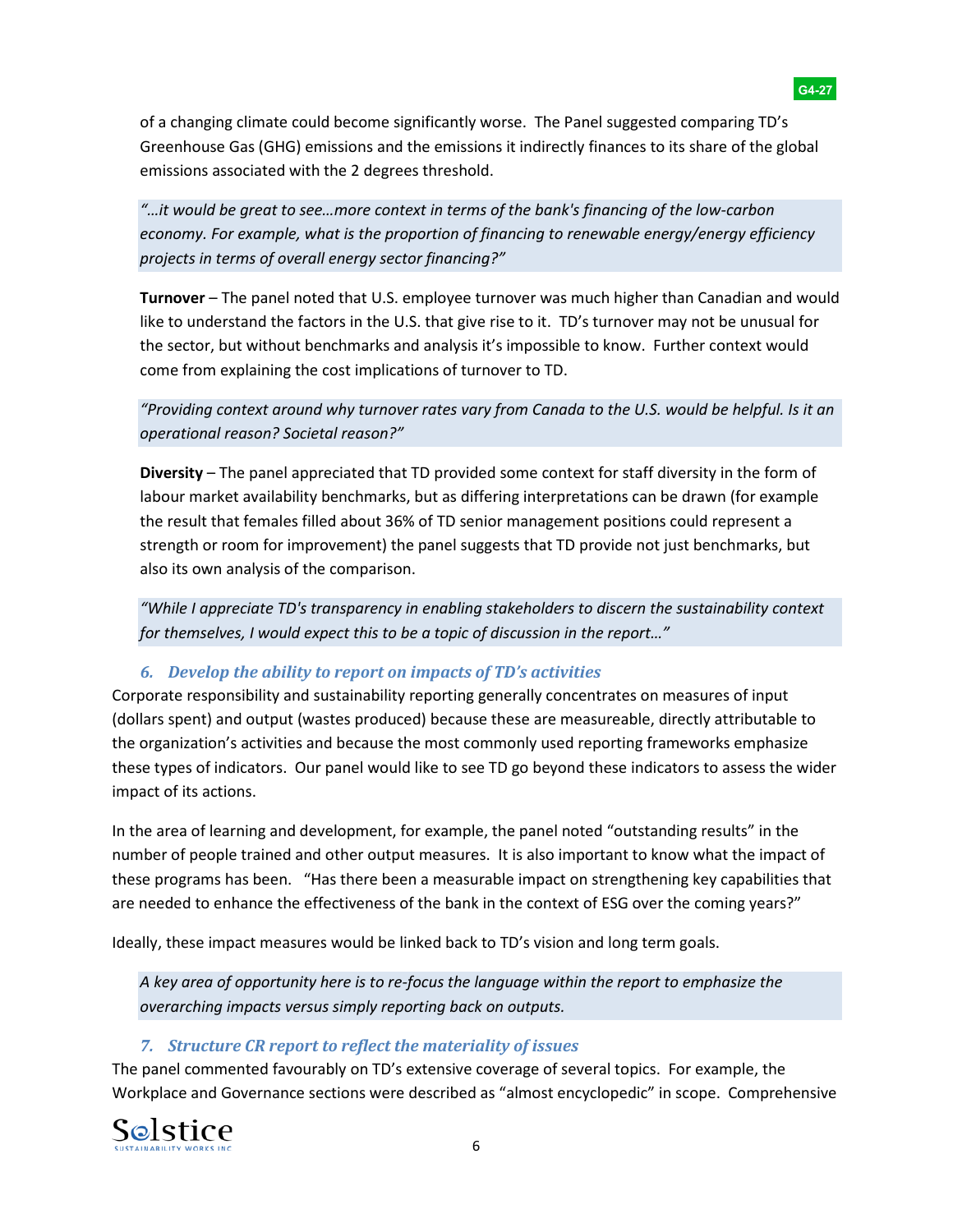of reporting. For example, Eco-efficiency takes up 15 pages of the 2013 CR Report while Security, coverage, however, can leave readers questioning what is most important to TD. The panel commented that there was not a clear relationship between the ranking of material issues and the quality and depth Privacy and Fraud, a highly ranked material issue, is covered in one page. TD could also consider structuring the report to show the relative importance of the issues to TD's business and sustainability plans.

*"What are the most important areas, issues and metrics that are actually monitored most closely in the C-suite and by the Board for TD to stay on course in achieving its value creation objectives?"*

## *8. Be transparent about controversial topics*

The panel did not point to any specific under-reported controversy, but cautioned TD that "financing of even one controversial transaction can negate/call into question all your good work." One area the panel flagged that has potential to generate controversy in banking is financing of carbon emissions. TD does not report on its financed emissions even though it has a relatively low impact for its sector. The panel recommends TD identify areas of controversy and proactively develop infographics or other means of communicating its exposure to these issues.

*"As just 2-3% of TD Bank Group's lending is to high carbon or water risk industries, TD would benefit by disclosing its portfolio financed emissions."*

# *9. Strive for greater integration*

 "Workplace linked to Strengthening Communities, or Governance linked to most other areas." TD's reporting of the use of ESG criteria in assessing credit risk shows how ESG and traditional business factors can be integrated. The panel would like to see more examples of integration, for example

 environmental events, such as flooding. Readers concerned with TD's impact on the environment could interpret environmental risk differently. Integrating these differing notions of risk would be a useful contribution. Integrated thinking could also be demonstrated by reconciling different interpretations of risk. The panel noted that TD uses "environmental risk" in the sense of risks to the Bank arising from

*"It seems like different silos of the organization reported their 'best' information and someone needed to step back once the enormous job of gathering it up were done, and bring that larger, integrated and balanced perspective."*

In addition to these general recommendations, the panel indicated specific opportunities for enhanced disclosure for several issues not discussed above. These are included in the table below:

| <b>Topic</b>          | Disclosure recommendations. TD could enhance reporting about                 |
|-----------------------|------------------------------------------------------------------------------|
| Responsible financing | TD's role in financing companies that are engaged in controversial projects. |
|                       | TD's role in assisting green small business development                      |
|                       | Proportion of overall energy sector financing that goes to renewable energy  |